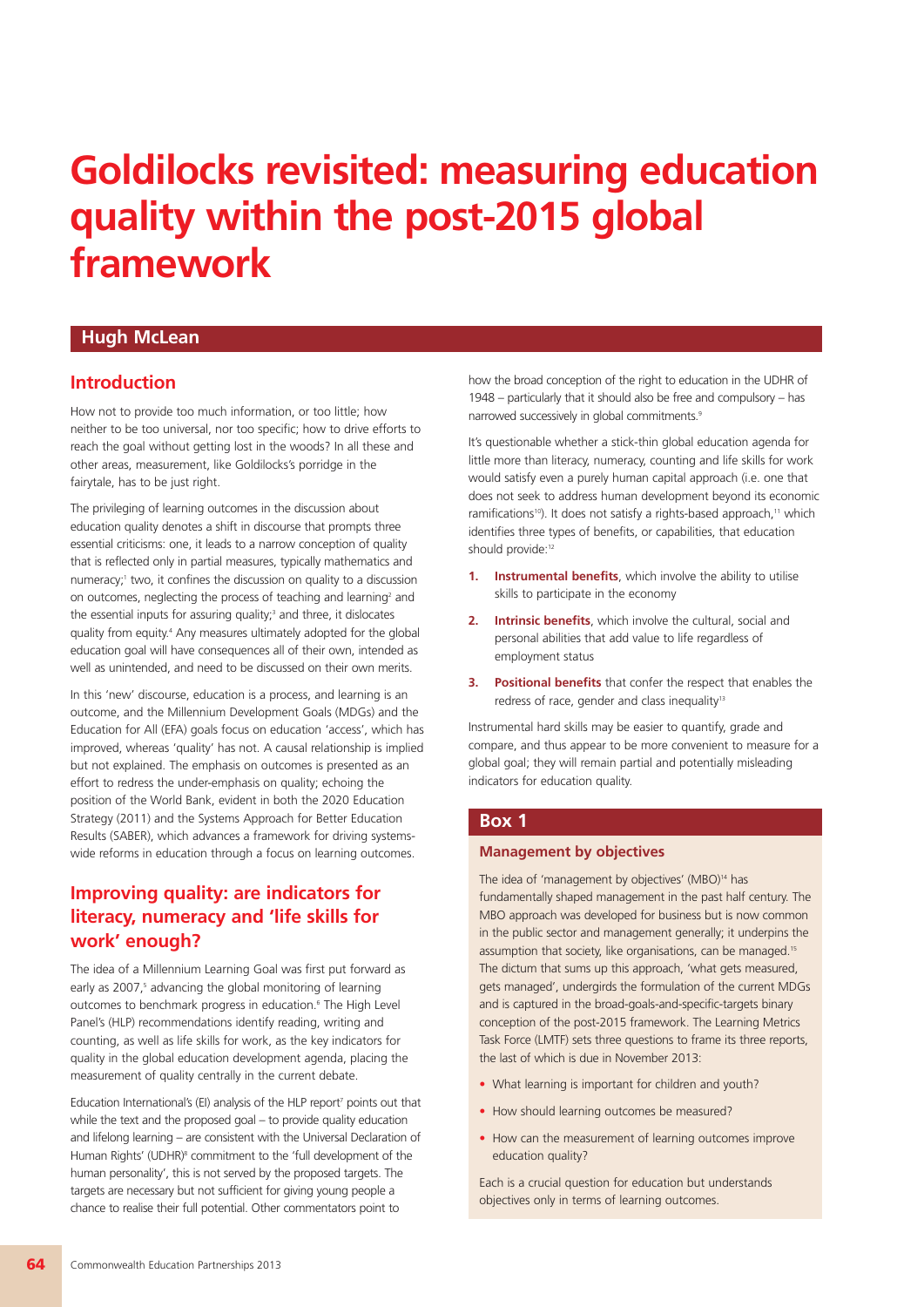A glance at selected established frameworks for quality education<sup>16</sup> reveals that measuring quality involves a mix of indicators for different 'dimensions' of education: resources and materials; classroom practice; content; pedagogy; and learning outcomes. These are referred to succinctly as education inputs, processes and outcomes. <sup>17</sup> For education practitioners, quality in the classroom involves numerous preconditions for learning, not all of which may be readily translatable into quantifiable measures in the parametric sense. <sup>18</sup> The Campaign for Norms and Standards by the membership-based students' organisation in South Africa, Equal Education, illustrates the importance learners ascribe to adequate resources, signifying the value of inputs in grassroots struggles for quality and the right to education. Such movements suggest that if we wish to measure accountably, we should measure what we treasure, not the other way round.

# **Quality and equity in education – separate discussions?**

The LMTF reports explain that the 'objective of the project is to catalyse a shift in the global conversation on education from a focus on access to access plus learning'. <sup>19</sup> This implies a separation where none may be intended, but significantly missing in this formula is that the shift needs to be from access only (if this was ever fully accurate) to 'access plus quality *and* equity'. The LMTF proposes that measures should enable the identification of equity gaps and pay attention to disparities in outcomes, and that these should be determined at national level.

However, the treatment of quality and equity, or more specifically, learning and equity, is not equal in the LMTF; this raises a question for those who see equity as inseparable from quality or consider the provision of quality education as a key measure of social justice. But what makes it true that quality and equity are indivisible beyond the assertion that this is so? Equity is inconceivable without addressing quality, but it can't be said that the reciprocal is true. The opposite, in fact, is more frequently the case: quality is addressed without equity all the time, which is precisely why policy should emphasise the indivisibility of quality and equity.

The recommendations of the Commonwealth Ministerial Working Group20 propose that access, quality and equity should be carried through in all the goals, and puts forward targets to 'reduce and seek to eliminate differences in educational outcomes [emphasis added] among learners associated with household wealth, gender, special needs, location, age and social group'. It makes sense that such targets would be set at a national level, although the implied indicator – i.e. the rate of narrowing the *differences in educational outcomes* – offers a universal target for developed and developing countries alike that combines quality and equity.

# **Who benefits from the extension of quality monitoring beyond national boundaries?**

Given the growth and influence of international standards and comparative testing over the past two decades, two questions present themselves:

1. What is the evidence that the global thirst for comparative data on learning outcomes leads to improvements in education quality?

2. Who benefits from monitoring quality beyond national borders, or indeed from monitoring quality at all?

On the surface, there would seem to be some consensus that learning standards contribute usefully to improving policy. Yet, as equity and quality are interlinked in classroom practice as in public policy, it is not always certain that the external monitoring of quality has the desired effects on improving practice. External standards can be politicised, intrusive and frequently problematic in that they animate technical and bureaucratic solutions in order to improve standards, <sup>21</sup> instead of enabling teachers and schools with the support they need to achieve quality in the process of learning. If the point of monitoring quality is to achieve improvements in quality teaching and learning, monitoring quality should provide the analysis for improvements in practice.

For educators, the reality of external standards is mostly teaching to the test; the conflation of a standardised form of required knowledge with the real substance of quality in education. It is too soon to shut the door on other ways of monitoring quality in the classroom and rely completely on learning outcome measures. As measuring the process of learning appears to be a lot more difficult, and perhaps thankfully more elusive to capture in standardised tests, than measuring learning outcomes – i.e. the post-facto result – it could be useful to identify indicators that best help describe quality in teaching and learning.

#### **Box 2**

#### **International comparative studies – how much do they tell us?**

Comparative international education statistics have come a long way since the International Bureau of Education started providing broadly comparative annual education information in 1926 and the social reporting movement of the 1960s gave impetus to social indicators and the early International Association for the Evaluation of Educational Achievement (IEA) studies.

The international comparative assessment studies of the 1990s, which emerged after the Jomtien Conference on Education For All in 1990, included, among others, the IEA Reading Literacy Study, PASEC and SACMEC, the OECD's TIMMS, and PIRLS. All have helped to focus policy attention more closely on quality in education systems, albeit mostly through the proxy lens of mathematics and reading.

PISA (Programme for International Student Assessment), which was first published in 2000, broadened this focus more to look at mathematics, science, reading and readiness for life. After the World Education Forum in 2000 in Dakar, the Global Monitoring Reports on EFA, as well as citizen's initiatives to own information such as ASER and UWEZO, have continued to show the potential of information to drive and shape policy. These studies focus mostly on more measurable cognitive skills, apart from ICCS and aspects of EDI and PISA.

Non-cognitive skills are starting to attract attention, and new thinking in economics has begun to recognise the importance of the non-cognitive dimensions of education as well as its intrinsic and positional benefits for human flourishing, social well-being and economic development.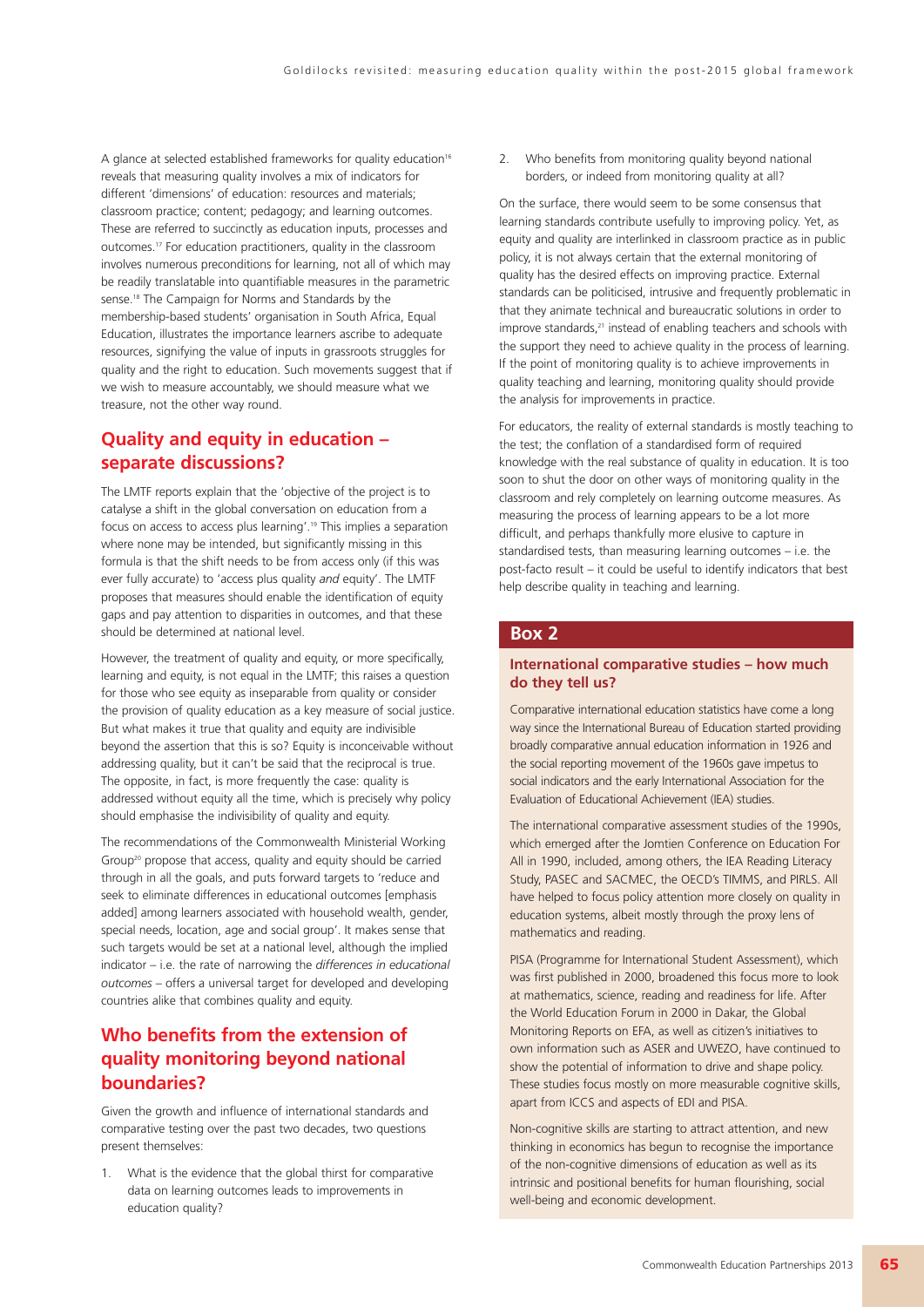# **Kwararafa University** Wukari, Taraba State



# We will show you the path to knowledge!

Kwararafa University Wukari was licensed by the NUC in 2005 as the first communitypromoted university in Nigeria.

#### 2012-2017 Vision Plan

To provide creative, purposeful and dynamic leadership that will drive Kwararafa as a foremost enterprise university anchored on superb academic learning with in-built soft and entrepreneurial skills, result-driven research, and community engagement to address some of the development challenges facing the people of Taraba State, Nigeria and the wider global community.

#### We are keen to promote creative forms of **partnership with institutions for the** following reasons:

- Development of a community science theme park
- Provision of digital tele-presence equipment
- Establishment of a Centre for Numeracy Education
- Endowment of professorial chairs in mathematics education and indigenous knowledge systems
- Development of a community-based organic fertiliser production system
- Development of agricultural waste-towealth facilities

**Prof** Yakubu Ochefu **Vice-Chancellor** 

Email: vc@kwararafauniversity.edu.ng www.kwararafauniversity.edu.ng The reconfiguration of public services within neo-liberal globalisation has placed education squarely in the headlamps of the private sector; this should not be overlooked when asking who benefits from monitoring education quality. For business, the education sector in APEC (Asia-Pacific Economic Cooperation) countries, for example, represents a market worth a relatively stable US\$1,600 billion within a wider volatile global market. The world's largest education multinational and largest testing company within this 'industry', Pearson, made an income of \$7 billion in 2011; the top 20 education multinationals are worth a combined \$36 billion – only a foot in the door to the larger market and anticipating vigorous growth. Private sector investors and companies share a seat with philanthropic foundations on the Global Partnership for Education (GPE) board and are increasingly vocal in the global policy agenda for education. The three co-chairs of the LMTF are representatives from UNICEF, Pratham and Pearson; they will need to declare their interests as plans for credible and accountable measurement of the education goal take shape.

The abiding questions with respect to global monitoring relate to who owns the information, who benefits from it and how can it advance the right to education for all learners. Unless measurement is meaningful for the measured, indicators for the global education goal will be indicators for aid conditionality, little more.

# **Strategic considerations for managing measurement within the global framework**

While the global goals framework has had a significant effect on the education sector, the EFA goals have had a more direct influence on policy and education delivery: quite significantly through the GPE, formerly the Education for All - Fast Track Initiative (EFA-FTI), which has provided developing countries with much-needed financial assistance for meeting their targets; the Global Campaign for Education (GCE), <sup>22</sup> which, particularly through its stronger affiliates, has been quite effective in mobilising civil society in support of the goals; and through the World Bank's Global Monitoring Report (GMR), which has set an important benchmark for quality in its monitoring of progress towards the goals based on the EFA framework. What happens to the EFA movement is perhaps the most significant discussion to be had in relation to the global education goal in the post-2015 framework. It has been an oddly absent discussion.

The position advanced by EI and the GCE, reflecting what their constituencies want, is that there should be an EFA 3 as well as a global goal in the post-2015 framework. An important set of strategic questions logically follows: What should be covered in the global goal? How should EFA 3 differ from the current formulation of EFA goals? How can an effective strategy for convincing the international donor community to support a continuation of EFA be built?

The set of strategic questions that follow from the position that there should be a single unified framework under the global goals include: How can we secure a balanced, comprehensive education agenda within the global goals framework? How can we ensure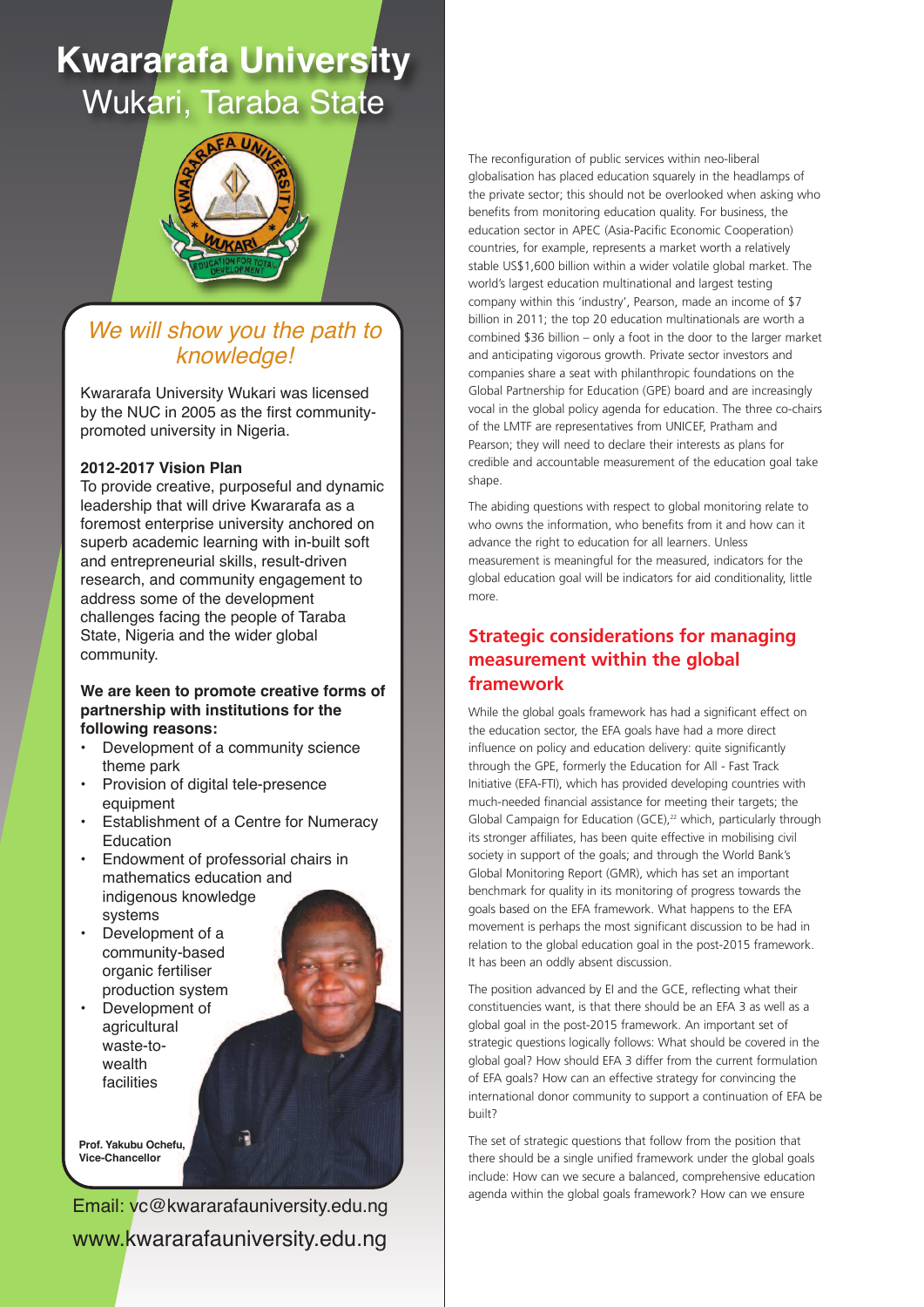that the key questions relating to education, or learning, are adequately addressed within a framework that is ultimately to be decided by non-educationists?

Real consequences for the way the education sector is organised at a global level are attendant on the position that prevails and the answers to these questions. From the point of view of measurement, the question is: What is the fate of the GMR post-2015 without a commitment to EFA 3? The GMR plans two years ahead, so without a clear indication of continued support relatively soon, the capacity to produce a report post-2015 stands to be compromised. This would be a huge loss for the education sector. Is the LMTF positioning itself to take on the GMR mantle? How does the GPE position and transform itself from being the principal supporter of EFA; is it already doing so? What could be the outcome of the UNESCO Seoul meeting in 2015? Will there be a resurgence of an EFA movement that is not in hock to the whims of international agencies? The Commonwealth could be a crucial voice in this debate.

#### **Postscript: Goldilocks revisited**

In the original fairytale, the three bears were all male and Goldilocks was a vixen, a female fox. In later tellings of the tale, the vixen became a rather cantankerous and ugly old lady who broke into houses and showed little respect for private property. This was a moral tale about breaking and entry. This interpretation, presumably, did not work that well for children, or parents, as the story that has survived involves a little girl, Goldilocks, and a conventional heterosexual family of bears (instead of three male bears in an unspecified cohabiting relationship). The meaning of this version of the fairytale seems to be that it is okay to take advantage of strangers if one is lost in the woods.

In this respect, Goldilocks is a parable for measurement in the Post-2015 Framework for a global education goal: it teaches us not to lose the meaning of education and make measurement an end in itself. We can look forward to assessing the learning outcomes in a few years.

#### **Endnotes**

- 1 Barrett, A. M. (2011), 'An Education Millennium Development Goal For Quality: Complexity and democracy'. Compare: <sup>A</sup> Journal of Comparative and International Education, 41:1, pp. 145–148.
- 2 Alexander, R. (2008), Education For All: The quality imperative and the problem of pedagogy. Create Pathways to Success, Research monograph no 20. London: Institute of Education.
- 3 Glewwe, P. W., Hanushek, E. A., Humpage, S. D. and Ravina, R. (2010), School Resources and Educational Outcomes in Developing Countries: A review of the literature from 1990 to 2010. Page 41. Working Paper 17554. Washington, DC: National Bureau of Economic Research.
- 4 Tikly, L. and Barrett, A. M. (2007), Education Quality Research priorities and approaches in the global era. EdQual Working Paper No. 10. University of Bristol, UK.
- 5 Filmer, D., Hasan, A., and Pritchett, L. (2006), <sup>A</sup> Millennium Learning Goal: Measuring real progress in education. Working paper 97, Washington, DC: Center for Global Development.
- 6 For a critique of this paper, see: Barrett, A. M. (2009), The Education Millennium Development Goal Beyond 2015: Prospects for quality and learners. EdQual Working Paper 13. Bristol, UK: EdQual; and Barrett, A. M. (2011), 'A Millennium Learning Goal for Education Post‐2015: A question of outcomes or processes', Comparative Education, 47:1, pp. 119–133.
- 7 Education International (2013), Post-2015 High Level Panel Report: A New Vision for Education and Development? Brussels: EI.
- 8 The Universal Declaration of Human Rights, 1948. For recent resolutions seeking to shore up this commitment, see: HRC/RES/20/7 Section 3b & HRC/RES/23/4 Section 3.
- 9 Unterhalter, E. (2013), Education Targets, Indicators and a Post-2015 Development Agenda: Education for All, the MDGs, and human development. The Power of Numbers: <sup>A</sup> Critical Review of MDG Targets for Human Development and Human Rights. Working Paper Series.
- 10 Tikly, L. and Barrett, A. M. (2011), 'Social Justice, Capabilities and the Quality of Education in Low Income Countries'. International Journal of Education Development 31: pp. 3–14.
- 11 Sen, A. (1999), Development as Freedom. Oxford, UK: Oxford University Press.
- 12 Unterhalter, E. and Brighouse, H. (2007), 'Distribution of What for Social Justice in Education? The case of Education for All by 2015'. In M. Walker and E. Unterhalter (Eds.) Amartya Sen's Capability Approach and Social Justice in Education. New York: Palgrave Macmillan.
- 13 Brighouse, H. and Unterhalter, E. (2008), Primary Goods versus Capabilities: Considering the debate in relation to equalities in education'. In Hans-Uwe Otto and HolgarZegler (Eds.), Capabilities - Handlungsbefähigung und Verwirklichungschancen in der Erziehungswissenschaft. Der Capabilities Ansatzalsneue Orientierung in der Erziehungswissenschaft, Wiesbaden: VS-Verlag (2008), pp. 69- 84.
- 14 The term 'management by objectives', or MBO, was first popularised by Peter Drucker in his seminal 1954 book, The Practice of Management.
- 15 Kamens, D. and McNeely, C. (2010), 'Globalization and the Growth of International Testing and National Assessment'. Comparative Education Review, 54(1), pp. 5–25.
- 16 See, for example: 1) OECD (1995), Measuring the Quality of Schools. Paris: OECD; 2) European Commission (2000), Sixteen Quality Indicators: European report on quality of school education. Brussels: European Commission Directorate-General for Education and Culture; 3) National Council of Educational Research and Training (2003), Indicators of Quality Education at the Elementary Stage. Delhi: NCERT. 4) UNESCO (2007), Education For All Development Index (EDI). Available online: at http://portal.unesco.org/education.
- 17 In a background paper for the 2008 Global Monitoring Report, Barrett et al. review over 120 initiatives to improve quality dealing with inputs, processes and outcomes. Barrett, A. M., Ali, S., Clegg, J., Hinostroza, E., Lowe, J., Nikel, J., Novelli, M., Oduro, G., Pillay, M., Tikly L. and Yu, G. (2008), Initiatives to Improve the Quality of Teaching and Learning: <sup>A</sup> review of recent literature. Paris: Global Monitoring Report.
- 18 Alexander, R. (2008), 'Education For All, The Quality Imperative and the Problem of Pedagogy'. CREATE Pathways to Success. Research Monograph No 20.